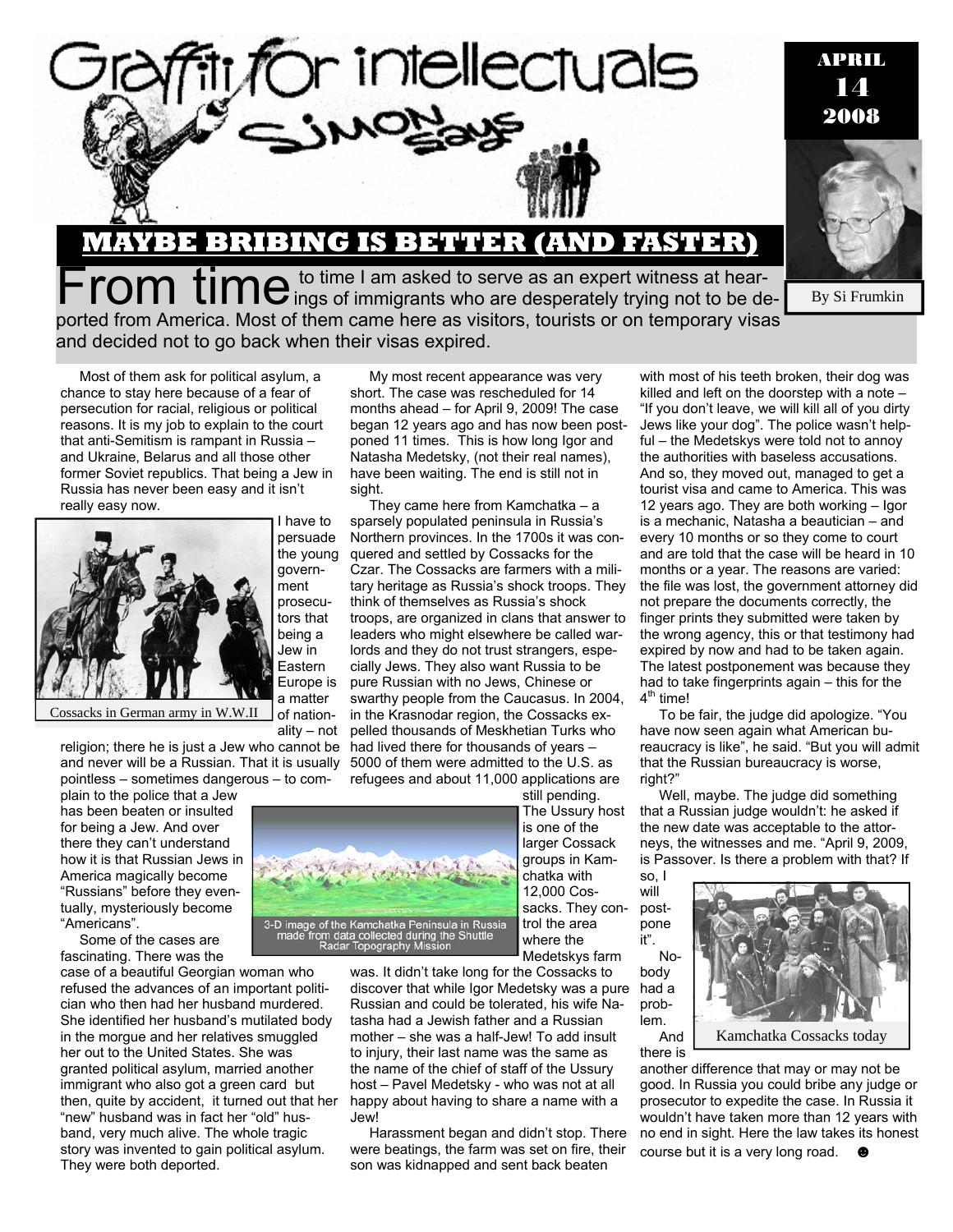*The more things change, the more they remain the same. Especially in the Middle East. I wrote this article 15 years ago, after I came back from 3 weeks of volunteer work at an Israeli army base. 15 years have passed and it might have been written last week. The children who were born that year will be going in the army in 3 years. They will be facing the same enemies, trying to solve the same problems, confronting the same hostile and unfair world. And what of their children? Will anything change for them?* 

## **I SPENT 3 WEEKS ON AN ARMY BASE Part 4**

discussed Israel's problems with many Israelis during the three weeks I spent there. It didn't really surprise me that most Israelis are just as disgusted and fed up as Americans are with what is happening in both countries: the corruption scandals that seem to be revealed daily, with governmental stupidity and indecisiveness, with the waste of money on unnecessary and ill-considered projects, and, of course, with the helplessness of the authorities to handle the increasing violence by criminals in the U.S., and by Gaza Arabs in Israel.

The Gaza Strip, in polite terms, is an abscess on the body of Israel. Not so politely, but probably more accuarately, it is a pussy pimple on Israel's behind. A dirty, crowded, muddy in winter and dusty in summer, depressing, tiny piece of territory. It is inhabited by several hundred thousand frus-



trated Arabs without a future. Prior to 1967 Gaza was occupied by Egypt who ruled it with an iron hand there was a closely enforced curfew, Gazans were not allowed to freely emigrate to Egypt or any other Arab state, sions of discon-

Israeli Hummer 1993 model and all expres-

tent or protest were swiftly and terribly punished by the Egyptian military governor whose exile to Gaza was, more than likely, was a punishment for having angered his superiors.

In 1967, during the 6-Day War, Gaza was occupied by Israel. The eventual Camp David peace accords returned every square inch of the Sinai desert to Egypt. Even the tiny strip of beach at Sharm El Sheikh where the Israelis had built a luxury hotel was demanded and eventually regained by the Egyptians, but somehow there was never a request for the return of Gaza. It was a fact recognized by all parties, albeit one never mentioned in public, that Egypt did not want the Gaza Strip and its problems. Unfortunately, Israel was not wise enough to adopt a similar attitude.

And so, Israel remained in Gaza, the town no Arab government would touch. During the subsequent 25 years of Israeli rule the standard of living of Gaza Arabs rose to be one of the highest in the Middle East.

Infant mortality declined. Life expectancy increased dramatically. Running water and electricity were supplied to the wretched

shacks in the refugee camps, travel to Arab countries and elsewhere was easily done, and relatively well-paid jobs were made available in Israel.

Israel spent millions each year on maintaining and improving conditions in Gaza. It had even attempted to build new modern housing to replace the hovels in refugee camps; only the unexpected oppo-

sition of Arab governments in the U.N. and elsewhere prevented this major capital outlay of scarce dollars.

For the last several years, of course, Gaza has been in the forefront of the intifada: Israelis who venture into the area are



The Volunteers— a couple Belgians, a Canadian, a Mexican Marrano from L.A., a Sabra, a Litvak (myself) and the rest native-born Americans

lent and attack the closest Israeli civilians.

Several years ago, at a high level meeting with influential Israeli political figures I posed the question that is currently being raised more often and more loudly at the highest levels of the Israeli government, including quite recently one of the Cabinet ministers: why not give Gaza back to whoever may want it - Arab governments, the

PLO, the U.N. - and abandon it to its own devices? At the time my suggestion was per-

ceived as outlandish, even

though the most logical argument that could be mustered against it was that the abandonment of Gaza would send a signal to the Arabs in the West Bank that Israel could be forced to withdraw by protests and civil disobedience, and that this would result in serious problems in those territories.

I believe that under today's conditions this is a price that Israel should be willing to pay in order to rid itself of an infection that saps Israel's strength. It is quite certain that Israel's withdrawal would result in civil strife, inter-Arab slaughter, economic dislocation and all the other ills that plague Arab governments throughout the Middle East, but, frankly, is the continued welfare of Gaza's Arab really Israel's problem? I think not.

Israel's concern should be confined to the security of the Jewish state and its citizens. Gaza Strip should not be allowed to become a base for attacks on Israel and its people, and an unequivocal and straight forward statement of immediate Israeli withdrawal from Gaza and a warning to whomever would end up in control in this forsaken hell-hole should be made through the United Nations or some other appropriate forum: any effort to create an armed force, to bring in weapons, to engage in hostile actions of any kind would bring about an Israeli reaction, in overwhelming force.

In the meantime, Israel should be quite willing to stay on the sidelines and watch the PLO, Hamas, Hezbollah, Egypt, Jordan, Iran, Iraq and all the rest fight one another, kill one another, and in general behave the way the Middle Eastern population has been behaving for the last century or so.  $\Leftrightarrow$ 



First morning—cold, confused and a little apprehensive

routinely

radical ones, and Gazans who go to work in Israel are apt to turn vio-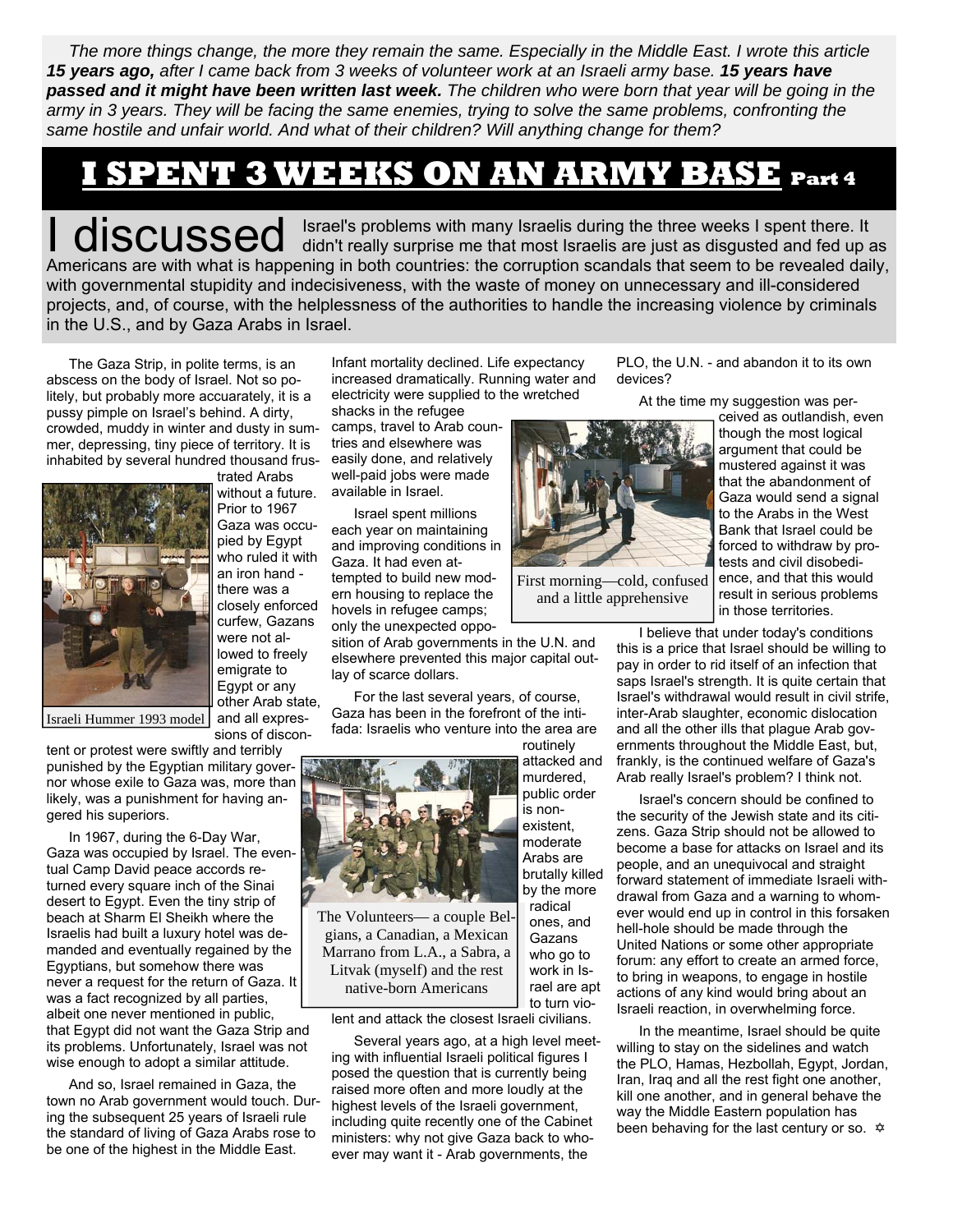## **MY GUN DIDN'T DO IT—I DID! By Si Frumkin**

By the time *you read this the Supreme Court may have already reached a decision on ownership*<br>By the time of guns by Americans. I thin that this article is an appropriate addition to the debate *on the utility—or danger - of guns by private individuals*.

A few days ago I horrified a good friend who is a proud and enlightened liberal. I admitted that I when a gun. He looked at me as if to say, "Here I thought you were one of the good guys and it turns out you are a prospective serial killer..." I think that we are still friends. Only time will tell whether he will be able to forgive me. These days owning a gun types you as a savage bloodthirsty Neanderthal, a clandestine nazi racist, or one of the other words that the proud and enlightened liberals call NRA members.

NHAT'S NEXT?

OUTSOURCING

MUGGING

It's a good thing that I don't smoke. If I were a smoker my friend would have disowned me for sure. Smoking is even more reprehensible than owning a

SAY KEEP THE GUN BAN!

STUDIES SHOW THAT LETTING

My business was in the Skid Row area of Los Angeles. Crime was rampant there. I kept a gun in my office and carried it with me when I went out.

As I left the building one evening I saw a group of men beating a guy who was already down and unconscious. They were kicking and punching him as his girl friend stood by crying and screaming. "Stop it," I yelled. "That's enough!" They stopped, turned and looked at me. "What m... f... business is it of yours, m... f...", said one and started walking towards me. I pulled out my gun and fired in the air. "Keep on coming," I growled in by best movie tough guy mode, my heart in my throat. "The next one is for you!" He stopped. "I'll get you

next time, m... f..." he said. "Let's go, guys." They left. The girl friend helped the victim get up and together they hobbled away.

The other incident was when one of the secretaries yelled that our



shipping clerk who had gone out to get a cup of coffee was being beaten by two guys. I ran out, yelled, and again fired my gun in the air. They turned and ran. My employee's was virtually un-

stringent laws against drugs.

I am not a fanatic on the subject. I believe that just as we need a license to drive a car - an implement that kills a hundred times more innocents than guns do - a license should be required and a test taken to use a gun. I do not believe that if guns are licensed my government will break down my door at night and confiscate my gun. But I also do not believe that if somehow, magically, America could be made gun free, crime and murder would stop. Just look at Rwanda and Burundi where over a million were massacred in one year with hardly any guns - just machetes and clubs.

Guns do not create crime. Israel and Switzerland are just two nations where almost every adult is in the military reserve and keeps his weapon at home. There is an assault weapon in virtually every closet and the murder rates are insignificant, so isn't it obvious that the abundance of guns doesn't lead to murder?

There was snide editorial in one of the newspapers a few weeks ago. It questioned the assertion by the pro-gun advocates that guns actually save lives. "We are tired of hearing this mantra," the writer said. "Where is the proof? Where are the statistics?"

This upset me. I personally was involved in three incidents where my gun saved a life or serious injury. I am not unique. And it isn't coincidental that after Florida allowed its citizens to carry concealed weapons there was a rash of attacks on tourists: *they were the only ones who were sure not to have a weapon on them.* 

damaged: a torn shirt, a black eye and a spilled cup of coffee.

There was also the time when a pimp and a prostitute decided that



the best way to handle a dissatisfied client was to beat him up on our loading dock. They were hitting him with two by fours from a nearby construction site and were obviously winning. Once again I fired in the air and all three ran off. This time, however, the pimp sent a messenger next day with an apology to me. Apparently the word had spread that there was a crazy Jew with a gun in the building and that it didn't pay to mess with him.

I didn't report any of this to the police. What would be the point? I do know that I would have been helpless if I didn't have a gun and that three people would have been badly hurt. Any instrument can be used for good as well as for evil. The choice is the user's, not the instrument's.  $\star$ 

to *CHINA/>* **گار**ي LAW-ABIDING PEOPLE HAVE GUNS REQUES CRIME, IE., IT HURTS My LiveLiHOOD!! mm Tikke

gun. A gun owner who smokes is beyond forgiveness and quite unfit for human company.

The hysterical hostility towards gun ownership mystifies me. Do the gun control advocates really believe that making gun ownership more difficult will eliminate violence? There already are hundreds of laws on the books that would keep the guns out of the hands of criminals. The problem is that criminals do not observe the laws - after all, that's what makes them criminals, right? This is why we have a serious drug problem in spite of the very

**MALLARD FILLMORE By Bruce Tinsley** 

 $\partial \Theta$ 

AG

 $OF$ 

MALAEPAAL<u>io</u>l

PRESIDENT OF THE D.C. CHAPTER

VIOLENT CRIMINALS OF AMERICA, I